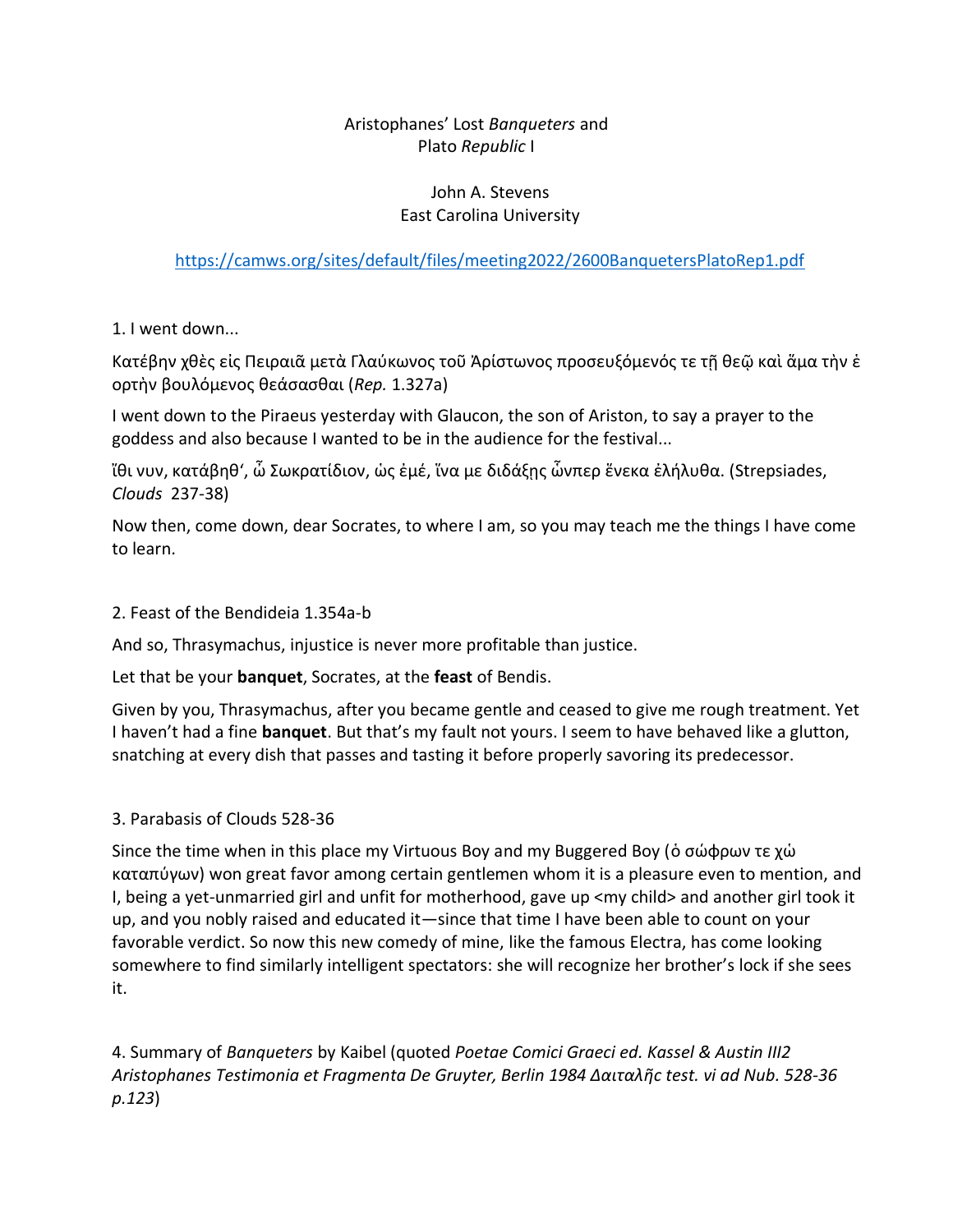'ad Heraclea celebranda Daetalenses congressi chorus fuerint (test, iii), primas partes agebant unus e paganis senex (ό πρεσβύτησ, fr. 205) eiusque filii ό σώφρων τε χώ καταπύγων (test, vi), alter prisca disciplina attica institutus, alter sophistarum alumnus dicendi et argumentandi arte forensi doctus, laborum impatiens et luxuriosae vitae deditus'

'The chorus consisted of banqueters who gathered to celebrate the festival of Hercules. The principal characters were an old man from the countryside and his sons, one prudent, and the other 'buggered'. The one received the traditional Athenian education, the other is a graduate of the sophists taught the forensic art of persuasive speaking, allergic to work and dedicated to a life of excess.'

## 5. The problem of bastardized speech (Rep. 7.537e-538e)

The problem is that those who practice dialectic at present are filled with lawlessness (537e). He uses the example of a child introduced into a great household, brought up amid much wealth and 'fawning sycophants' (κόλαξι), and by people who pretend to be his parents, but are not (537e-538a): at first, he shows more honor to his pretend parents; but when he discovers the lie, he will slacken in his honor and attention to those he formerly regarded as parents (traditional morality). He may be seduced by other opposite ways of living, full of pleasures that flatter the soul and draw it away from conforming to nomos into lawlessness (538d-e; sophistical rhetoric). The image explains both how sophists come to control the political dialogue in a city, and also how aristocrats who make a beginning of philosophy fall into lawlessless, like Alcibiades.

# 6. *Banqueters* Fr. 233. Galen, Glosses on Hippocrates 19 p.66 Kühn

In this play the old man from the banqueters' deme challenges his undisciplined son first to explain some expressions from Homer, then the son makes a counterchallenge with legal expressions from the tablets of Solon:

(Father) Explain to me about these Homeric expressions. What do they mean by "high pointed sterns" (κόρυμβα)? What do they mean by "feeble heads" (ἀμενηνὰ κάρηνα)?

(Buggered Son) No, let him, your son and my brother, explain what they mean by ἰδύους? What do they mean by ὀπύειν?

# 7. Fr. 205. Galen, Glosses on Hippocrates 19 p.66 Kühn

(Α. Buggered son) These words will come back on you someday. (ἀποβήσεταί σοι ταῦτά ποι τὰ ῥήματα.)

(Β. Father) That "come back on you" is from Alcibiades. (παρ᾿ Ἀλκιβιάδου τοῦτο τἀποβήσεται.)

(Α. Buggered son) Why do you keep insinuating and slandering against those who want to live like gentlemen? (τί δ' ὑποτεκμαίρῃ καὶ κακῶς ἄνδρας λέγεις καλοκάγαθίαν ἀσκοῦντας;)

(B. Father) "Well, my fine Thrasymachus, which of the lawyers talks that nonsense?" (οἴμ᾿, ὦ Θρασύμαχε, τίς τοῦτο τῶν ξυνηγόρων γηρύεται;)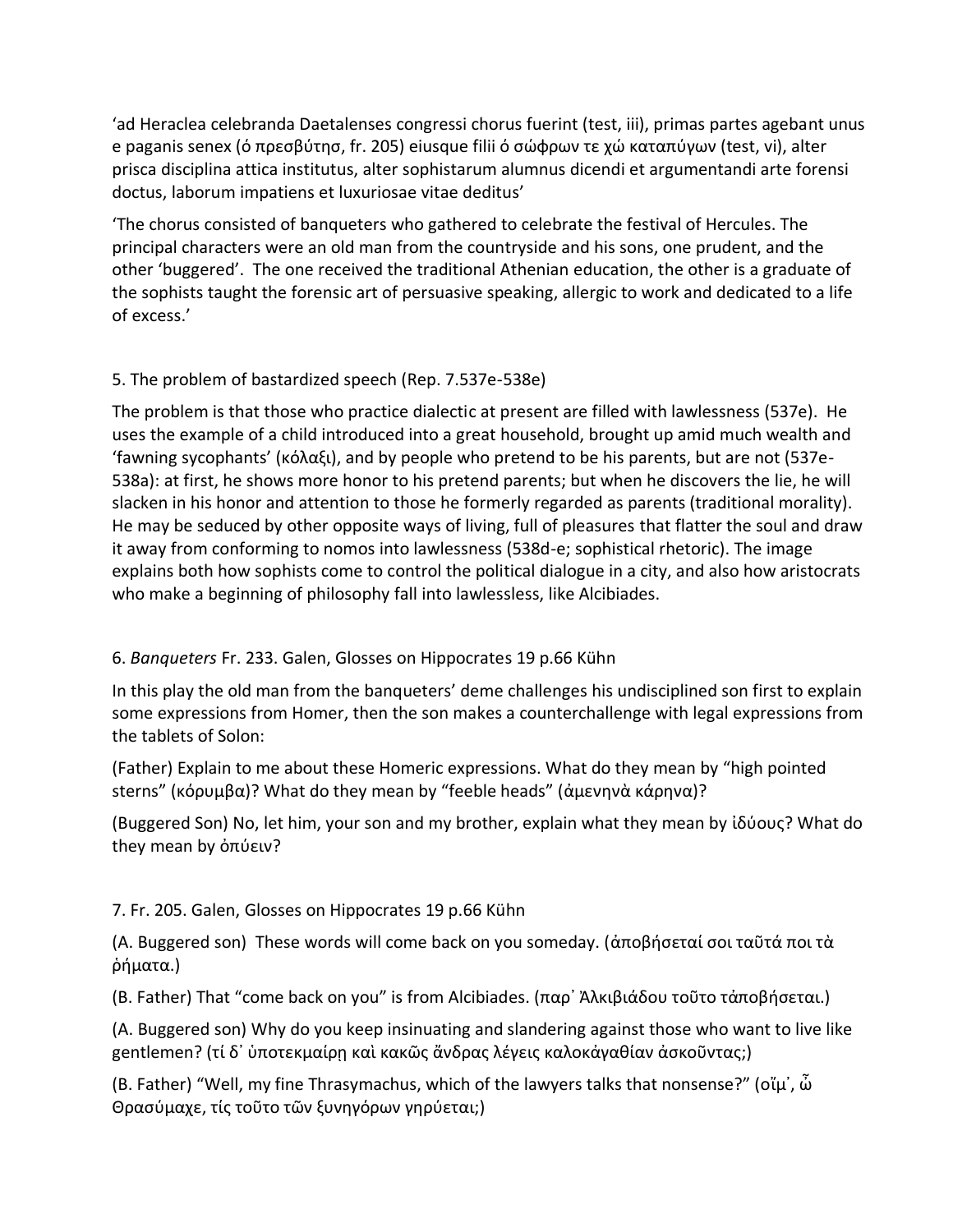#### 8. Fr. 206 Scholia on Hippocrates De Fracturis 1

'Do you have the clever arguments I acquired? (σοὶ γὰρ σοφίσματ᾿ ἐστὶν ἁγὼ ᾿κτησάμην;) Didn't you run away from the teacher immediately?' (οὐκ εὐθὺς ἀποδίδρασκες ἐκ διδασκάλου;)

### 9. Other Fragments of *Banqueters*

Fr. 225. He didn't learn these things when I sent him to school but rather drinking, bad singing, Syracusan cuisine, Sybaritic feasting, "Chian from Spartan Bowls," and the love of drinking for pleasure.

Fr. 232. I'm one who's spent all his time playing auloi and lyres, and now you tell me to dig in the dirt?

Fr. 228 The sycophant: I shook them down, extorted money, threatened, exposed, repeatedly

Fr. 244 (a) "In the archonship of Phallenius": Ar. in Banqueters invented a certain archon, playing on "phallos" obscenely. (b) Ar. says that Alcibiades was born in the archonship of Phalenius, playing in mockery on Phales.

### 10. Socrates' reply to Thrasymachus 1.345c

You think that he fattens his sheep qua shepherd not with a view to what is best for the sheep, but like some 'banqueter' about to 'feast and enjoy himself' (δαιτυμόνα... ἑστιάσεσθαι 345c; cf. εἱστιάσθω, 354a), or again for what one can sell them for, like a money-maker, not a shepherd.

11. Thrasymachus the beast; Socrates and Polemarchus the passive lovers 1.336b-c

When we came to a stopping place after I said these things, he could stay quiet no longer, and coiling himself up he sprang at us like a wild beast as if to tear us to pieces.

Both Polemarchus and I were terrified and panic-stricken. He roared into the middle of our discussion, 'What is this foolishness that is taking you so long? Why do you two 'innocents' (εὐηθίζεσθε) keep 'yielding' to one another (ὑποκατακλινόμενοι)? If you truly want to know what the just is, don't just ask questions and compete to refute whenever someone answers something

12. The slandering sycophant and the close shave.

I think that was what you were saying when you agreed that rulers are not infallible but do err sometimes.

You are a sycophant in arguments, Socrates – you quibble and slander your opponents (συκοφάντης γὰρ εἶ, ἔφη, ὦ Σώκρατες, ἐν τοῖς λόγοις). (340c-d)